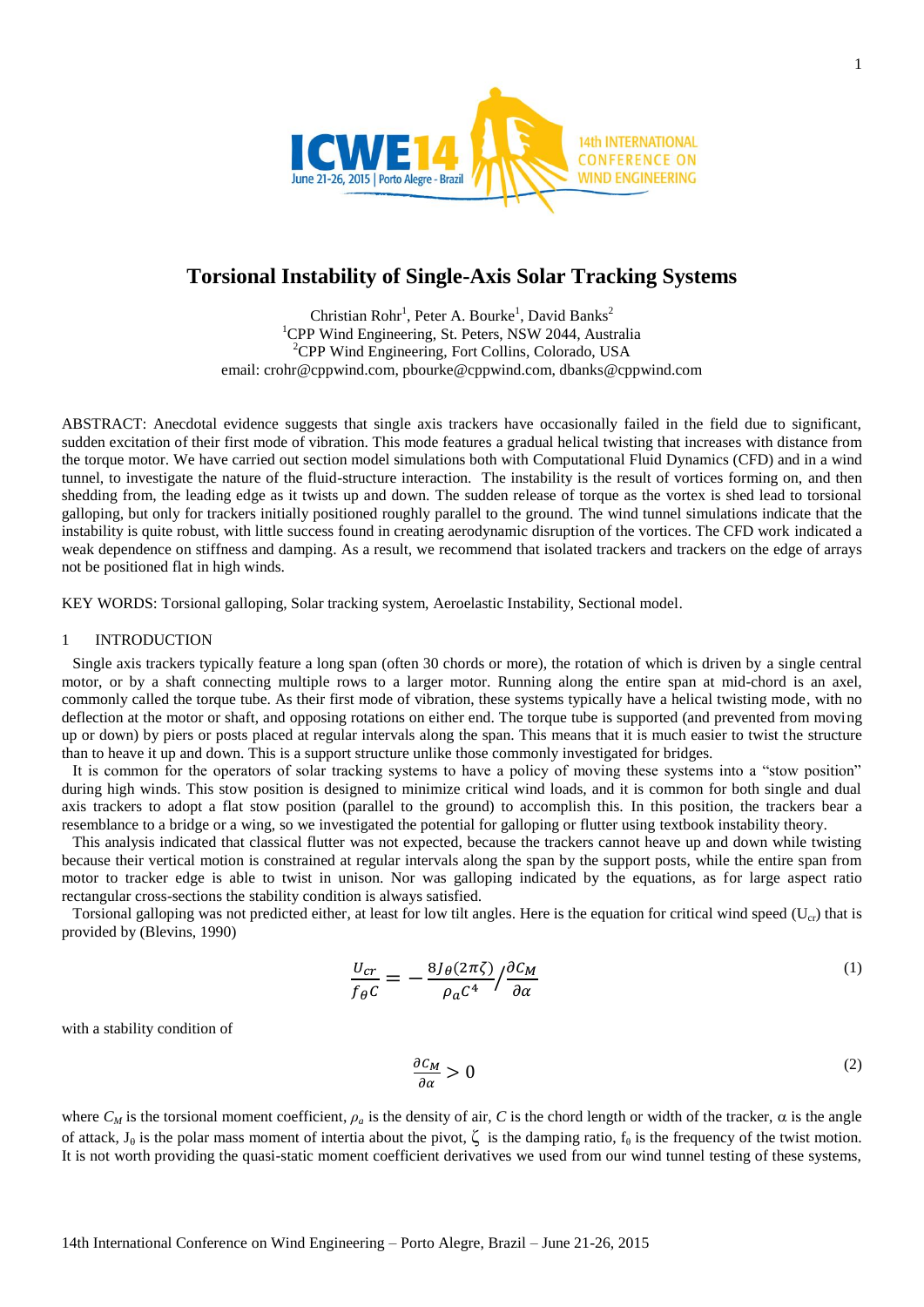because the equation is widely recognized not to be accurate for bluff sections shedding vortices. Here we quote directly from Blevins:

"First, approximating the effect of torsional velocity of angle of attack with a single characteristic point is not viable for bluff sections… Second torsional flow induced vibrations of bluff sections are particularly sensitive to the vortices thrown off by the rotating section and quasi-steady theory cannot predict the associated unsteady vortex forces".

When we were first provided with evidence of an instability resembling torsional galloping happening to single axis trackers in the field, the tracker was twisting back and forth more than 20°, which we have also observed in our simulations. This suggests a third failing, because parts of these equations are derived from the incorrect assumption that angular changes are small (for example, to linearize the angle of attack and approximate the moment coefficient with a Taylor series expansion).

The form of these equations is helpful though. Equation (2) predicts torsional instability if the torsional moment coefficient drops with increasing twist angle (away from flat). The more sudden the loss of moment, the lower the critical velocity for the instability to occur becomes. Torsional galloping is sometimes called "stall flutter", as the sudden loss of lift due to the stalling of an airfoil can provide this big drop in torsional moment. But we can see no good way to get this derivative short of running an aeroelastic simulation.

Equation (1) indicates that we can expect the critical velocity to increase linearly with damping, and with the square root of stiffness, and indeed this is what we observed, see Results.

We are not aware of any published investigations of this instability in wind engineering. However, it has been investigated for the purpose of generating energy from the tides by Armandei and Fernandes (2012), who determined the critical water velocity for instability of two different paddle-spring systems. They also investigated the flutter derivatives (Scanlan and Tomko, 1971) related to this instability:

$$
M = \rho U^2 C^2 \left( K \frac{C}{U} A_2^* \dot{\theta} + K^2 A_3^* \theta \right)
$$
\n<sup>(3)</sup>

where  $K = \omega C/U$  = reduced frequency, with  $\omega$  as the frequency of the torsional motion. They concluded that  $A_2^*$  and  $A_3^*$  were both linear functions of approach flow speed above a certain speed.

It is interesting to note that the flutter derivatives imply a critical role for K, which is the ratio of leading edge speed to the speed of the oncoming flow. This ratio is very low for a single axis tracker, which typically twist at natural frequencies near 1 Hz, and have chords of around 2 m, so that the tip speed is only 1 m/s. We anticipate instability for wind speed more than 10 times this high, which raises the question as to whether this ratio is significant in this case.

#### 2 EXPERIMENTAL PROCEDURE

## *2.1 Sectional Approach*

This study is based purely on two-dimensional sectional models representing a given portion of a real, twisting single-axis tracker. The twisting under investigation is of helical shape, with no deflection at mid-span, and opposing rotations on either end. The stiffness of the sectional model was scaled to represent a contributing portion of span considered to actively be driving the motion of the entire system. This approach creates an envelope of potential responses inside which the response of the real, three-dimensional system is expected to lie.

# *2.2 CFD Model*

The CFD model consisted of a transient 2D simulation with the same geometry as the wind tunnel test, but with the panel mounted approximately 1.2 metres above the ground. The domain was discretized into approximately 1 million quadrilateral cells, with significant refinement around the panel and wake region. For the purpose of observing the threshold at which instability occurs, the realizable k-epsilon turbulence model was deemed appropriate, Inlet turbulence intensity was 5%. Wall y+ values were generally maintained between 30 and 300, although this was not always the case after instability when the panel was at peak angular velocities. Inlet speeds and turbulence intensities were constant.

A wide range of wind speeds, start angles, stiffness values, and damping values were simulated. Stiffness and damping were modelled outside of the CFD. The CFD simulation was coupled to a physics solver which used the equation of motion:

$$
J_{\theta}\ddot{\theta} + 2J_{\theta}\zeta\omega_{\theta}\dot{\theta} + k_{\theta}\theta = M = \frac{\kappa}{2}\rho U^2 C^2 C_M
$$
\n(4)

## *2.3 Wind Tunnel Model*

A stiff sectional model of a typical single-axis solar panel tracking system was placed horizontally in CPP's atmospheric boundary layer wind tunnel located in Sydney, Australia. A variable stiffness torsional spring was attached to the axis of rotation, and angular displacement was measured with a laser sensor mounted next to the panel. The panel was mounted outside the boundary layer of the wind tunnel, and end effects on the panel were negated by adding end plates to either end of the panel.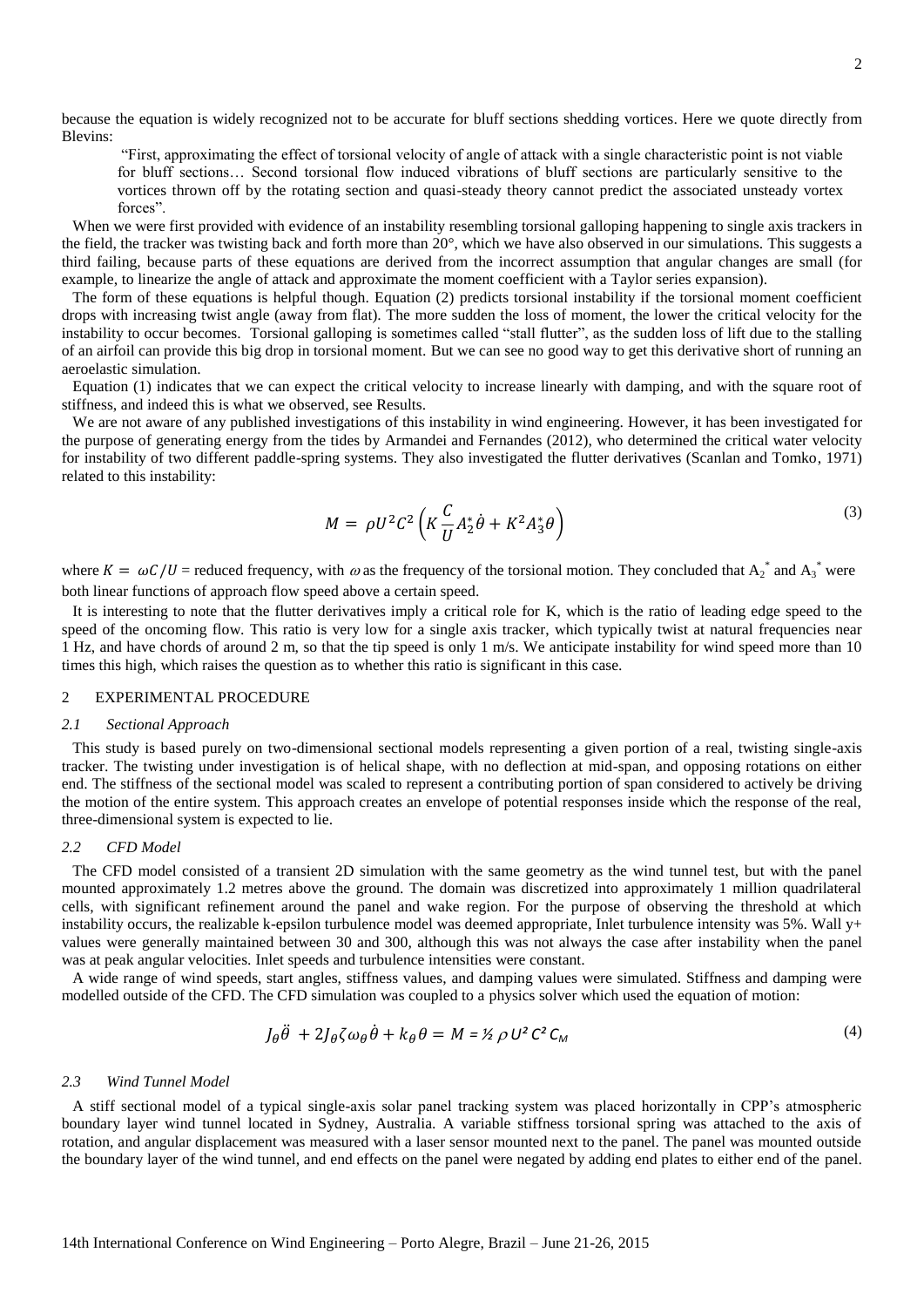See [Figure 1.](#page-2-0) The system was tested primarily at 0 yaw. The wind speed in the tunnel was slowly increased until instability was observed. Turbulence intensity at panel height was roughly 3%.

Some aerodynamic treatments were added to the leading edge, though details cannot be provided as these are proprietary studies.



Figure 1. Wind tunnel section model

# <span id="page-2-0"></span>3 RESULTS

### *3.1 CFD Model*

An image sequence showing the fluid structure interaction as the tracker goes unstable is shown in [Figure 2.](#page-3-0) The process involves a cyclical increase in angle of attack which leads to vortex shedding.

Wind loading will cause an initial upward deflection of the leading edge (LE) of the panel (0.3 sec), the size of which depends on stiffness. A tight re-attachment is evident, leading to suction on the upper side for the quarter chord nearest the leading edge. As the incidence of the panel increases, the separation bubble increases in size, until eventually it is no longer attached (0.55 sec). There is now a mild suction across the entire top surface, so the LE begins to twist back down. It springs past the  $0^{\circ}$  (flat) position, and a vortex forms near the LE on the underside, creating significant suction on the LE quarter chord (0.77 sec). As it twists down, the separation bubble gets bigger (lowering the moment), the resistance goes up, and eventually the panel stops twisting (0.9sec). Once again the reattachment is lost. The panel springs back upward, past 0°, and a tight vortex forms on the top surface by the LE (1.05 sec). The vortex grows until it sheds (1.2 seconds), at which point lift and moment are lost, and the process repeats, each time with a higher angular deflection.

The simulation in [Figure 2](#page-3-0) does not include the ground. Adding the ground did not significantly change this flow pattern. It did create a secondary instability when the leading edge is tilted down into the wind. In this situation, only the lower edge sheds a vortex, and the motion is typically restricted to twisting below the plane of the axis. The twist angle can be large enough to damage a tracker (+/-20°).

The cycle of twisting and moment for a similar simulation is plotted in [Figure 3.](#page-4-0) The loss of moment becomes increasingly rapid as the displacement increases and the vortex shedding becomes more pronounced. Trailing edge vortices are also shed in between each cycle, but are of smaller magnitude. These account for the smaller spikes in the moment coefficient curves.

The instability is characterized by vortex shedding which eventually happens in lock-step with twisting at the natural frequency of the structure. These are also characteristics of vortex lock-in, and as a result we have at times referred to this process as vortex lock-in. Classic vortex lock-in has a range of wind speeds where the instability occurs, whereas this instability clearly has a critical velocity above which it will always go unstable, and is qualitatively well-described by the torsional galloping equations presented in the introduction.

Simulations were run at different wind speeds and the time series of displacements were examined to determine if the tracker was unstable or not. Sample results are shown in [Figure 4.](#page-4-1) Note that the decay rate is not always adequate. Case DP 71 clearly decays to a stable displacement, while the amplitude of the DP 72 curves grows throughout the simulation. DP 62, on the other hand, reaches something of a steady state. But it is twisting at  $+/-70^{\circ}$ , which is more than enough to break the tracker, so this is considered unstable as well. Simulations also resulted in marginally unstable behaviours [\(Figure 5\)](#page-4-2), which were helpful in pinpointing the critical wind speed.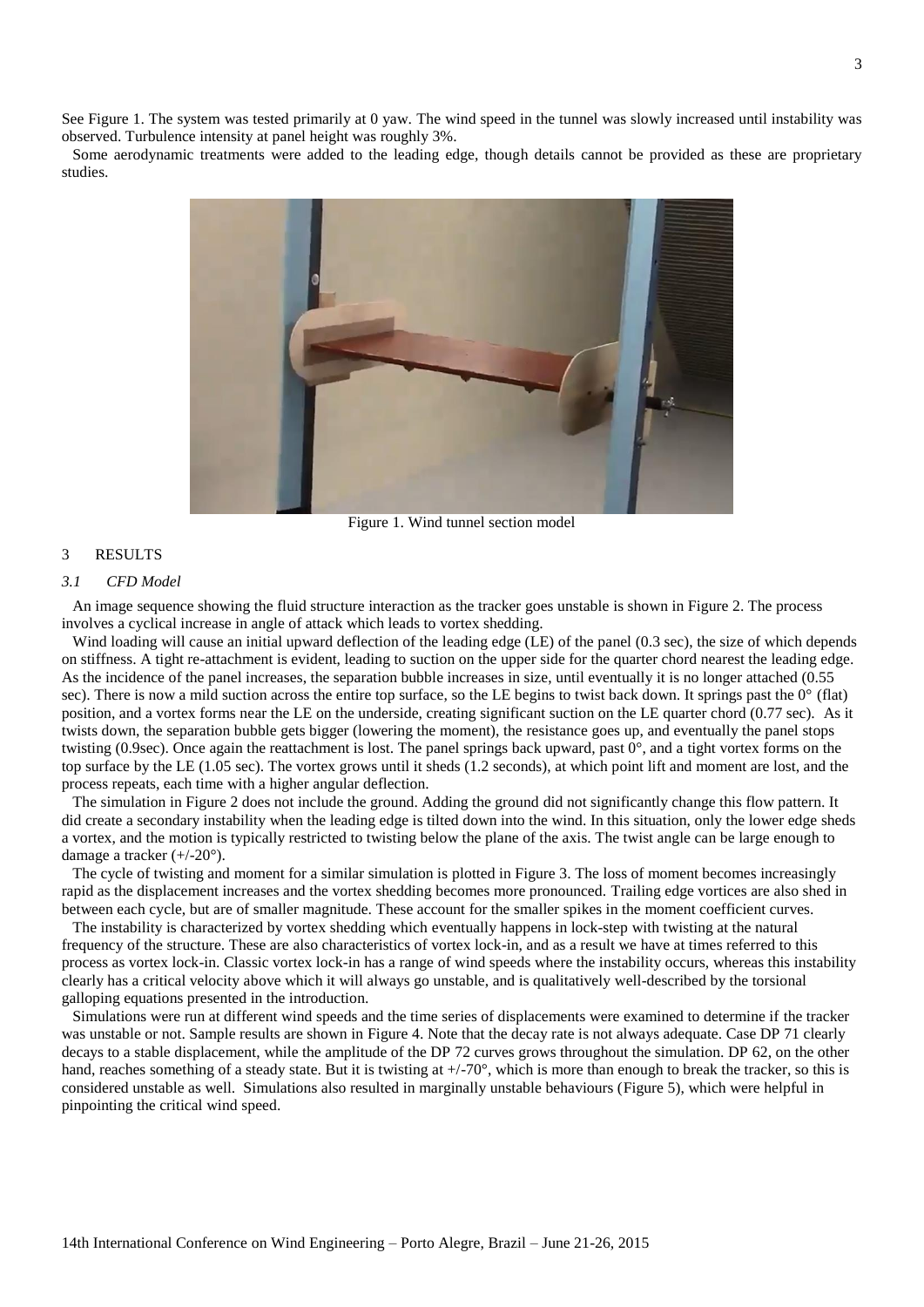

<span id="page-3-0"></span>Figure 2. Contours of vorticity. On the left, the vortex is strong, on the right, there is no longer reattachment.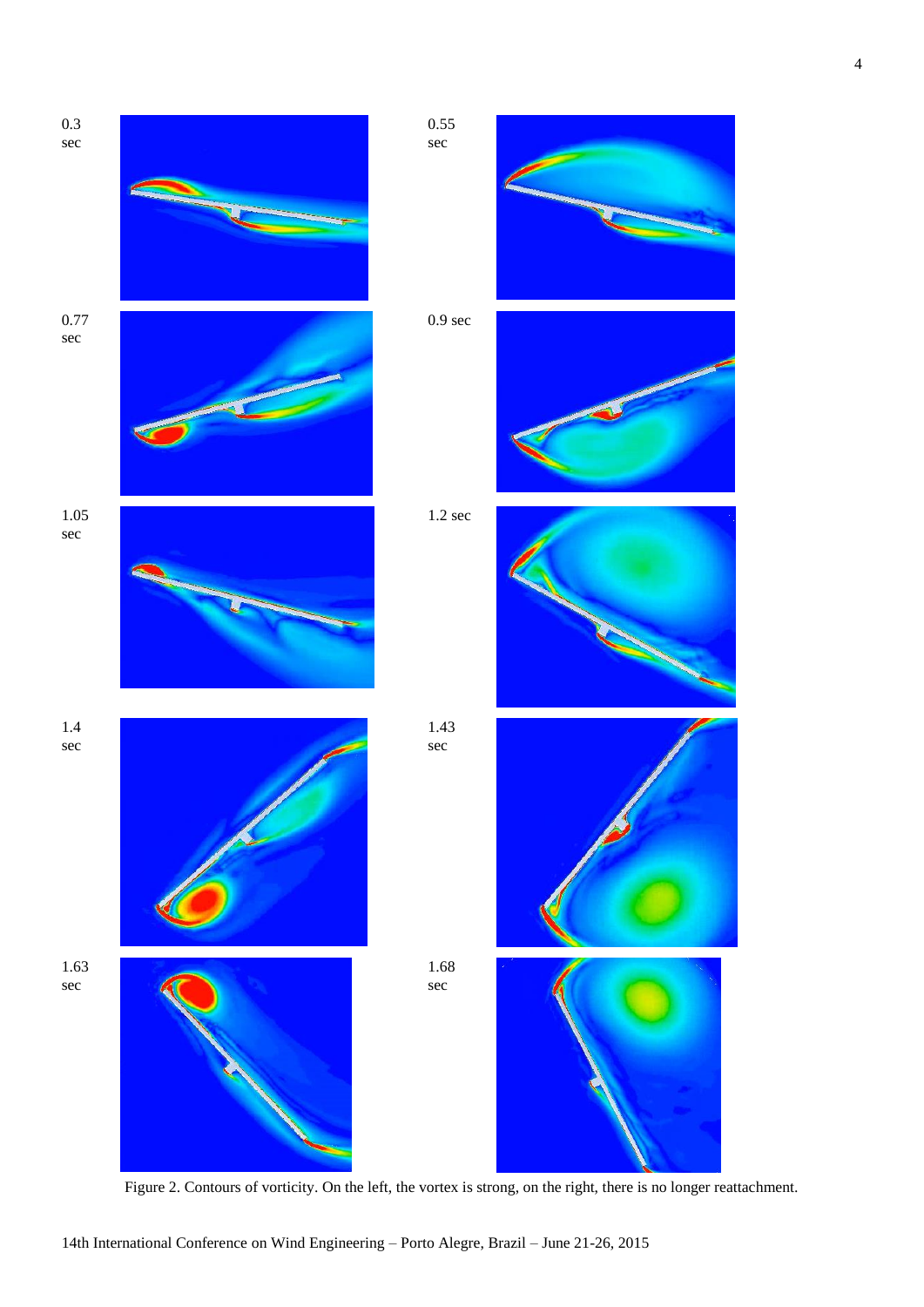

<span id="page-4-0"></span>Note: Moment coefficient values illustrate pattern only, they are normalized to arbitrary small unit dimensions and speeds.



Figure 4. Time series of rotation for difference simulations

<span id="page-4-1"></span>

<span id="page-4-2"></span>Figure 5. Time series of rotation for simulations near *Ucr*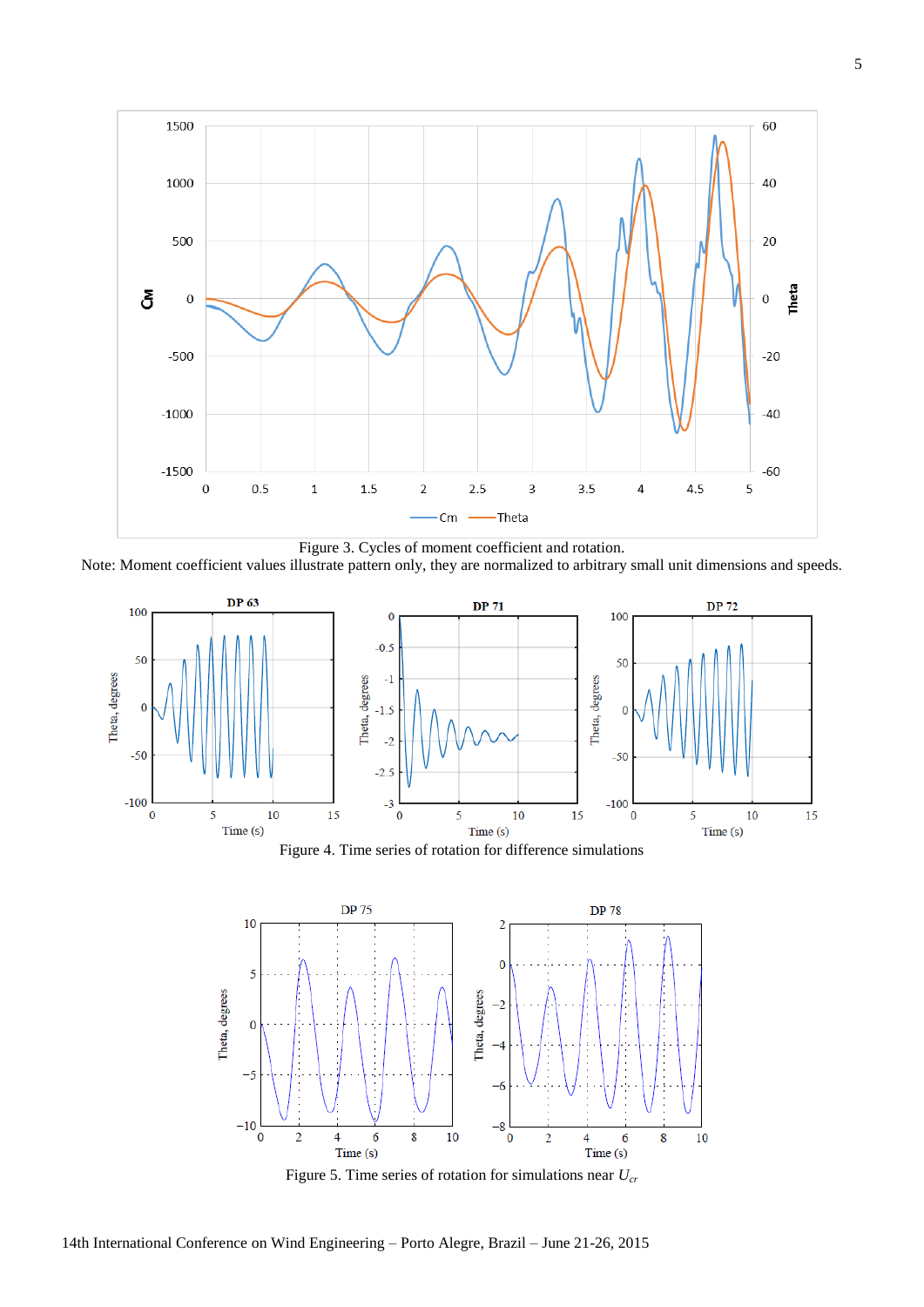# *3.2 Wind Tunnel Model*

The instability was readily reproduced in the wind tunnel. The instability is very robust, and features a hysteresis, where once the wind speed rises above *Ucr*, it must drop considerably below *Ucr* before the tracker becomes stable again. Several aerodynamics treatments were added to the leading edge to disrupt the vortex formation, as this has been shown to prevent vortex formation on low-rise building roofs (Banks, 2001). While these devices were able to delay the onset of instability (modestly increasing *Ucr*), once the instability was initiated, the motion reached greater twist angles more quickly than when *Ucr* was first exceeded without the treatments. We believe that this indicates that once galloping starts, the edge treatment is no longer helping at all, and the twisting displacements are similar to what would be observed at that speed without any edge treatment. This is hazardous to the test rig.

The wind tunnel model was used to validate the CFD model, and it showed good agreement [\(Figure 6\)](#page-5-0). Error bars are shown on the CFD data points to indicate the distance to the next data point – wind speed increments of 5 and 10 m/s were used, so that the exact location of the instability lies within the bars. The agreement was reasonable, though the wind tunnel experiments provided a higher critical wind speed.



Figure 6. Critical wind speed comparison, wind tunnel vs. CFD.

### <span id="page-5-0"></span>4 DICUSSION

### *4.1 Interpreting the results*

[Figure 6](#page-5-0) plots  $U_{cr}$  against "participation fraction" on the x-axis. Participation fraction is a rough estimate of the portion of the tracker that is shedding vortices. Since the interior of the tracker (nearest the motor or drive shaft) twists very little, we would expect that only the outer portion of the tracker is moving enough to be actively participating in vortex shedding. We expect there will be positive feedback, so that if the outer 15% starts shedding, the next 5% will soon have enough displacement to join in, so that the outer 20% is now taking part.

The smaller the participation fraction, the more stiffness is present in the rest of the non-participating tracker to resist the motion, so stiffness is the inverse of participation fraction.

The critical wind speed depends significantly on the participation fraction, which need to be determined through a three dimensional simulation or full scale testing. However, our results indicate that most trackers which are not sheltered from the wind can expect issues with torsional galloping at wind speeds below 40 m/s if stowed flat. Given the rapid onset of lock-in and the hysteresis, we believe that *Ucr* determined from the steady CFD inlet speeds should be considered as gust speeds (at panel height) of a duration of 3 seconds.

#### *4.2 Fixing the problem*

The simplest way to avoid this instability is to stow the trackers at an angle. However, high tilt angles introduce greater static loads as well as increased dynamic excitation due to buffeting in the array interior, which will need to be considered in the design.

The CFD simulations indicated that the instability was not very sensitive to the moderate levels of damping (3%-15%) typical of such systems. We believe this is because there is only a small portion of the cycle during which the aerodynamics are not acting to force the tracker to twist in its first mode.